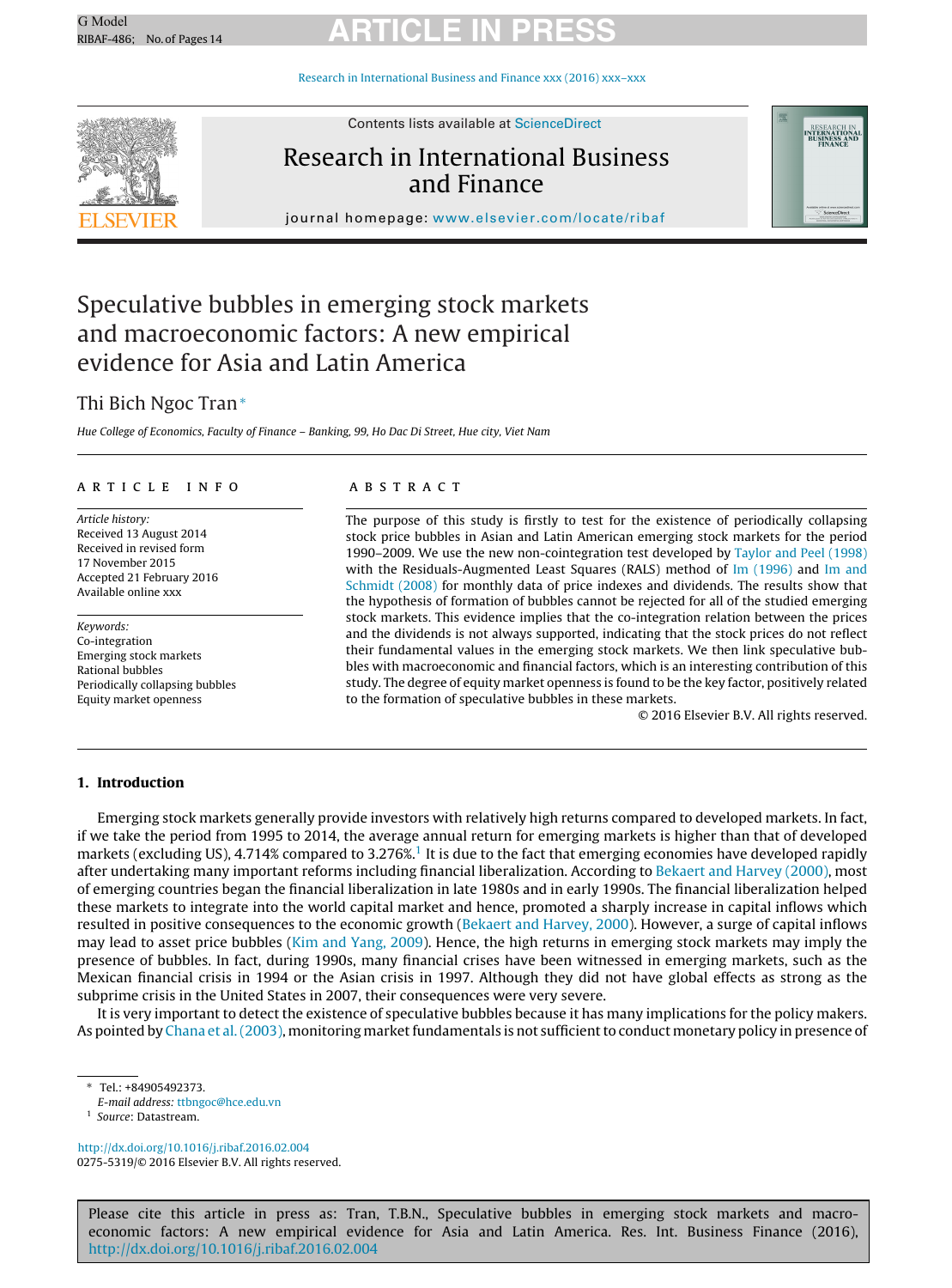# G Model G Model **ARTICLE IN PRESS**

#### 2 T.B.N. Tran / Research in International Business and Finance xxx (2016) xxx–xxx

rational bubbles. Besides, the major factor contributing to the formation of bubbles is the uncertainty about the fundamentals (see [Parke](#page--1-0) and Waters, [2007\),](#page--1-0) which is highly present in asset markets such as emerging stock markets. In order to implement an optimal policy to deal with speculative bubbles, a problem raised for central banks is how to detect them, which is not a simple task. Speculative bubble is defined as systematic price deviations from fundamentals. These deviations are due to the self-fulfilling beliefs of market participants. As the investors purchase an asset in expecting to resell it at a higher price, they push price toward expected price although they realize that prices exceed fundamental values (see [Blanchard,](#page--1-0) [1979,](#page--1-0) [Blanchard](#page--1-0) [and](#page--1-0) [Watson,](#page--1-0) [1982\).](#page--1-0) Hence, the existence of speculative bubbles can be detected by examining the deviations of the price from the fundamentals. Based on standard financial asset pricing theory, the fundamental value of a security can be defined as the present value of all future cash flows associated with that security. For stocks, their prices or fundamental values in an efficient and well-informed market are the present values of anticipated future dividends with a discount rate as presented by dividend discount model (DDM).

Many econometric techniques are proposed in order to detect the formation of speculative bubbles.<sup>2</sup> In this paper, we choose the robust non-cointegration test developed by [Taylor](#page--1-0) [and](#page--1-0) [Peel](#page--1-0) [\(1998\)](#page--1-0) with the Residuals-Augmented Least Squares. We test for the formation of bubbles in the emerging markets of Asia and Latin America from 1990 to 2009. We choose this period because of the fact that equity market liberalizations of emerging markets studied in this paper are clustered in the late 1980s and in the early 1990s. Besides, financial liberalization creates linkages between emerging markets and the rest of the world, and in some way makes these markets more vulnerable to financial crisis contagion, especially a serious crisis like global crisis in US in 2007–2008. Furthermore, we also question about the effect of major macroeconomic and financial factors on the formation of speculative bubbles. Hence, after detecting the bubbles, we investigate their relationships by calculating the correlation coefficients between these two subjects.

The remainder of the paper is set out as follows. Section 2 reminds briefly the literature about speculative bubbles. Section [3](#page--1-0) presents the model used to detect the formation of bubbles. Section [4](#page--1-0) describes the robust non-integration test of [Taylor](#page--1-0) [and](#page--1-0) [Peel](#page--1-0) [\(1998\)](#page--1-0) and the estimated regressions. Section [5](#page--1-0) introduces the data set used in the study. Section [6](#page--1-0) reports and discusses the empirical results. Finally, Section [7](#page--1-0) the conclusions.

#### **2. Review of literature**

In the literature, there exist several works which try to detect rational speculative bubbles defined as departure of prices from their fundamental values. Many econometric techniques are proposed for this purpose. We can cite here five categories of tests: 1, tests for excess volatility; 2, tests for bubble premiums; 3, specification tests; 4,tests for the cointegration of dividends and prices; 5, duration dependence test.

Tests for excess volatility are initiated by [LeRoy](#page--1-0) [and](#page--1-0) [Porter](#page--1-0) [\(1981\)](#page--1-0) and [Shiller](#page--1-0) [\(1981\).](#page--1-0) This method implies that in general, the variance of actual stock price should be less than the variance of the fundamental price. In fact, the stock price is the forecast of the fundamental price and the variance of the forecast should be less than that of the variable being forecast. Hence, in presence of speculative bubbles, the variance of actual stock price will be larger than the variance of the fundamental price. [Kleidon](#page--1-0) [\(1986\)](#page--1-0) and [Marsh](#page--1-0) [and](#page--1-0) [Merton](#page--1-0) [\(1986\)](#page--1-0) are among the authors who detect speculative bubbles by this method.

The tests for bubbles premiums were first used by [Hardouvelis](#page--1-0) [\(1988\).](#page--1-0) By definition, bubble premiums are extra returns that investors expect in presence of bubbles. They must be high enough so that the investors decide to stay in the market although they know that bubbles may crash. Once the bubble collapses, investors will suffer large losses. Hence, bubble premiums are positive and increase during the lifetime of the bubble. [Rappoport](#page--1-0) [and](#page--1-0) [White](#page--1-0) [\(1991\)](#page--1-0) also used this method to examine the existence of rational speculative bubbles.

Specification tests for rational speculation bubbles were introduced by West (1987). The author estimates the parameters needed to calculate the expected present discounted value (PDV) of a stock's dividend by two techniques and then compares two sets of parameters. The first one is obtained by regressing the stock prices on dividends and the second one is the parameter estimates constructed to satisfy the Hansen–Sargent prediction formulas.<sup>3</sup> The idea is that if the bubble is present then the two sets of estimates cannot be the same. This method is also applied by other authors like [Dezhbakhsh](#page--1-0) [and](#page--1-0) [Demirguc-Kunt](#page--1-0) [\(1990\).](#page--1-0)

Tests for the cointegration relationship between dividends and prices are proposed by [Diba](#page--1-0) [and](#page--1-0) [Grossman](#page--1-0) [\(1988\).](#page--1-0) Their tests are based on the investigation of stationarity property in data series of dividends and stock prices in the rational valuation formula. Exogenous bubbles introduce an explosive element in the prices which is not present in the fundamentals. They find out that the stock prices and dividends are not co-integrated in presence of these bubbles, i.e. there is no linear stationary relation between stock prices and dividends. [Arshanapalli](#page--1-0) [and](#page--1-0) [Nelson](#page--1-0) [\(2008\)](#page--1-0) used this method to examine housing prices in the US from 2000 to 2007.

Duration dependence test was proposed by [McQueenn](#page--1-0) [and](#page--1-0) [Thorley](#page--1-0) [\(1994\).](#page--1-0) These authors suggest that the runs of positive abnormal returns will exhibit negative duration dependence if asset prices contain bubbles. Hence, in order to detect the presence of bubbles, one can test for duration dependence in runs of positive abnormal returns. [McQueenn](#page--1-0) [and](#page--1-0) [Thorley](#page--1-0) [\(1994\)](#page--1-0) tested for bubbles in New York Stock Market from 1927 to 1991 by using this method in their paper. Their results

 $\sqrt{2}$  This will be discussed in the following section.

<sup>&</sup>lt;sup>3</sup> See [Hansen](#page--1-0) [and](#page--1-0) [Sargent](#page--1-0) [\(1980\).](#page--1-0)

Please cite this article in press as: Tran, T.B.N., Speculative bubbles in emerging stock markets and macroeconomic factors: A new empirical evidence for Asia and Latin America. Res. Int. Business Finance (2016), [http://dx.doi.org/10.1016/j.ribaf.2016.02.004](dx.doi.org/10.1016/j.ribaf.2016.02.004)